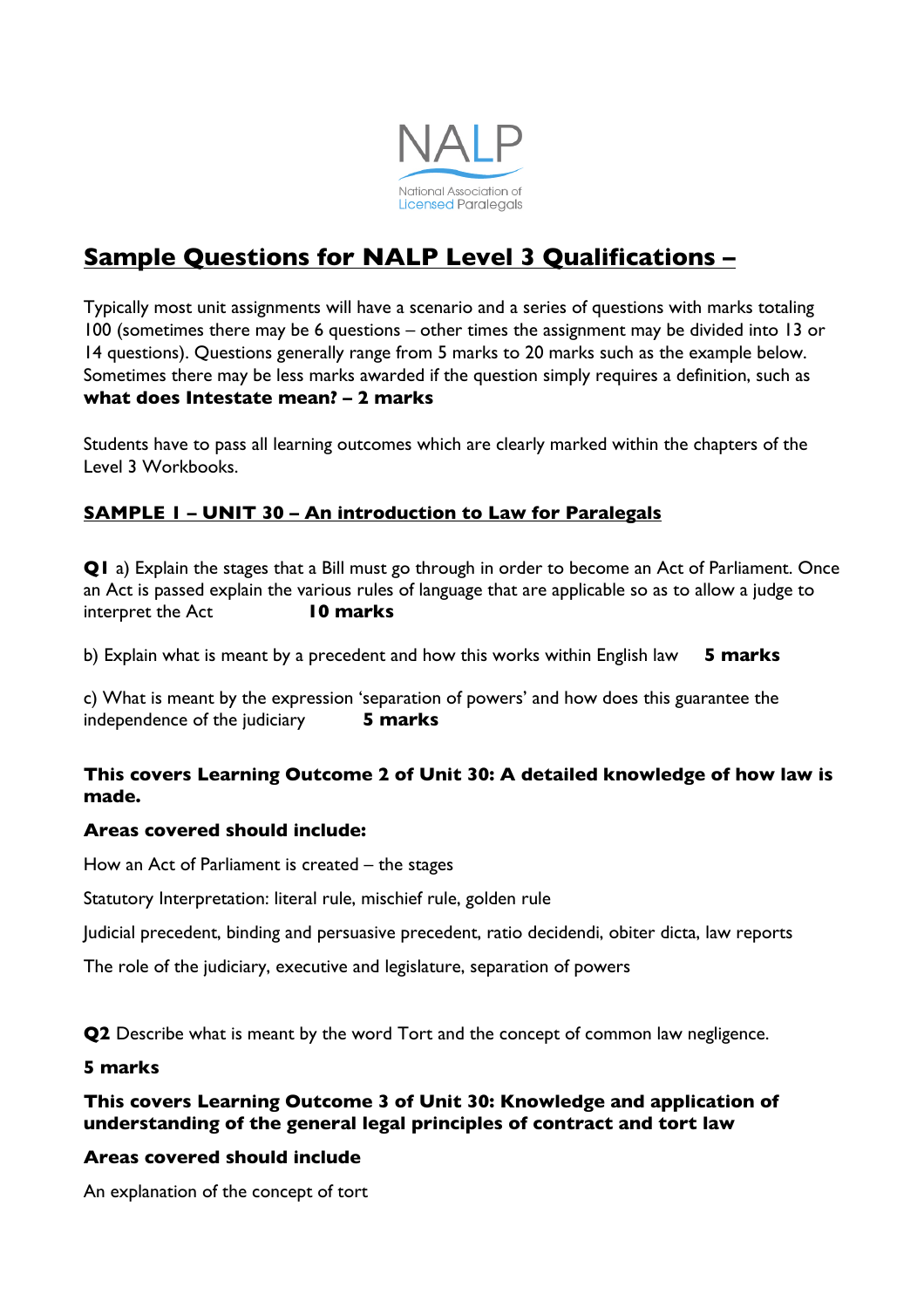Duty of care Test of reasonableness Proximity Foreseeability

# **SAMPLE 2 – UNIT 31 – Legal Ethics and Responsibilities for Paralegals**

You have been instructed in the matter of Imelda Jones and her daughter Bella Jones. She is a very able 90 years old, and attends your office with Bella. She wants to discuss the family business and in this regard wants to know about how to maintain the business secrets and would seek your advice on this. She also informs you that she wishes to transfer her house to Bella in order to avoid paying nursing home costs. Furthermore she would like to make a Will and that she would like Bella present when she does as she can answer all the legal questions.

**Q.** Explain how you would prepare for a client meeting and the sort of matters that you would consider and how you would record the information. **20 marks**

# **Such a question relates to Learning Outcome 2 of Unit 31 – Know how to conduct a client interview effectively and efficiently:**

#### **Answers should cover the following points:**

- How to take instructions
- Key stages of a client interview
- Dealing with vulnerable clients
- Responding to client's queries
- Regulation of services
- Drafting attendance note

# **SAMPLE 3 – UNIT 32 – Wills and Succession for Paralegals**

A new client, Mr Smart, has come into the office over his brother's estate. His brother, Lanson Smart, has died without making a Will and he will require advice on what to do.

**Q1** How is an estate distributed where a person dies intestate? **12 marks** 

## **This covers learning Outcome 5 of Unit 32 – Understand the operation of the statutory Rules of Intestacy**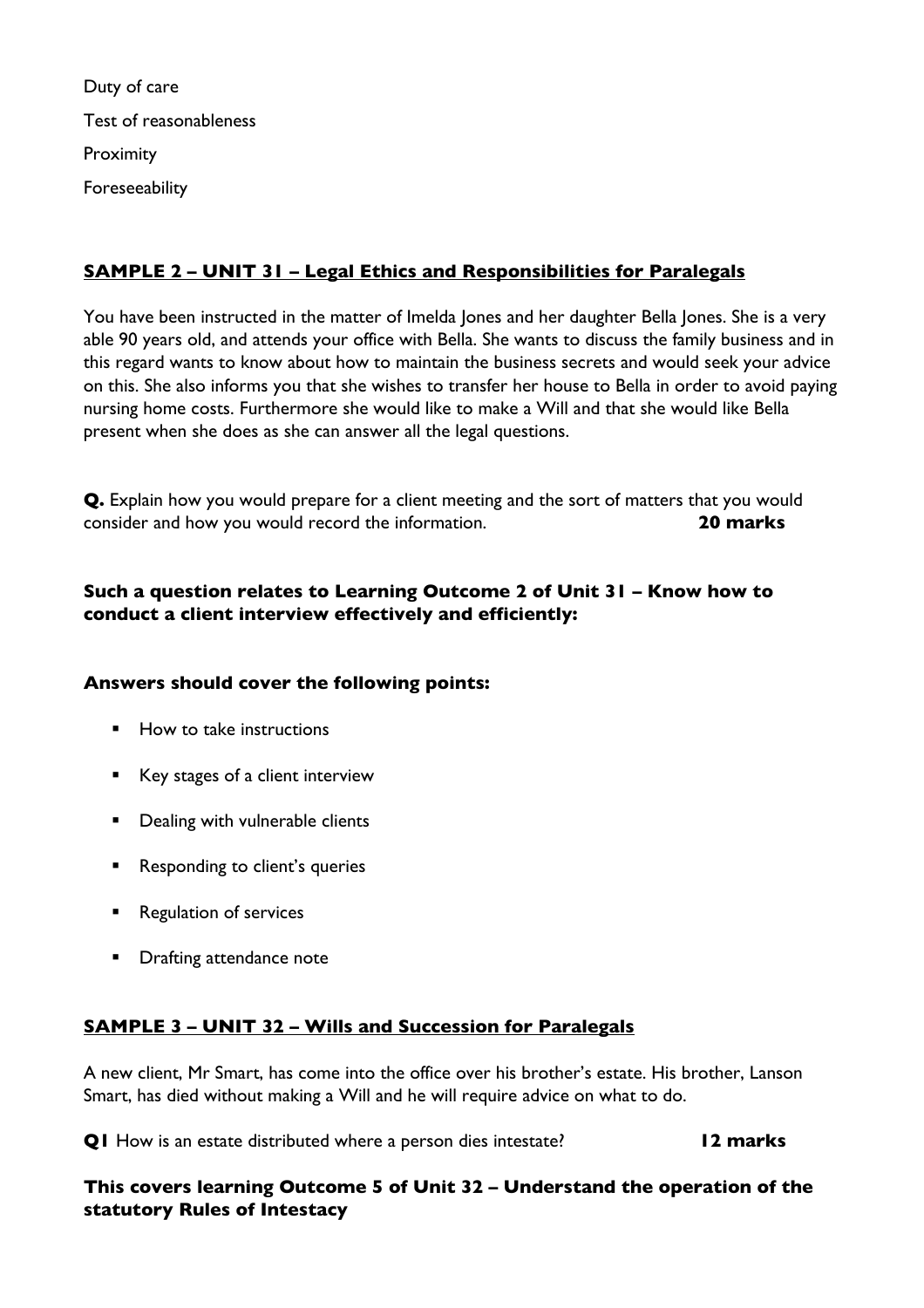Answers should cover the following points:

- Intestacy
- Administration of Estates Act 1925/S49
- Deaths after 2009
- Intestate Act 1952
- Distribution of beneficial entitlement on intestacy

**Q2** If a person dies with a valid Will explain what grant of probate is required and how this is obtained? **10 marks**

## **This covers learning Outcome 7 of Unit 32 – Understand the law in relation to grants of representation**

Answers should cover the following points:

- Probate
- Letters of Administration with the will
- Letters of Administration

# **SAMPLE 4 – UNIT 33 – Civil Litigation for Paralegals**

Joseph Bright has come into the office and asks you to act on his behalf in connection with a claim he has against a Coffee Shop following an injury sustained when he popped in and ordered a coffee. The floor surface was wet and he slipped and broke his toe. There had been no warning signs or notices.

Q1 Explain to Joseph what your role as a paralegal will be in these circumstances? (4 marks)

#### **This covers learning outcome 1 and in particular the role of the paralegal in differing circumstances**

Answers should cover the following points:

- Trying to broker a settlement
- Concept of settlement/compromise
- Overriding objective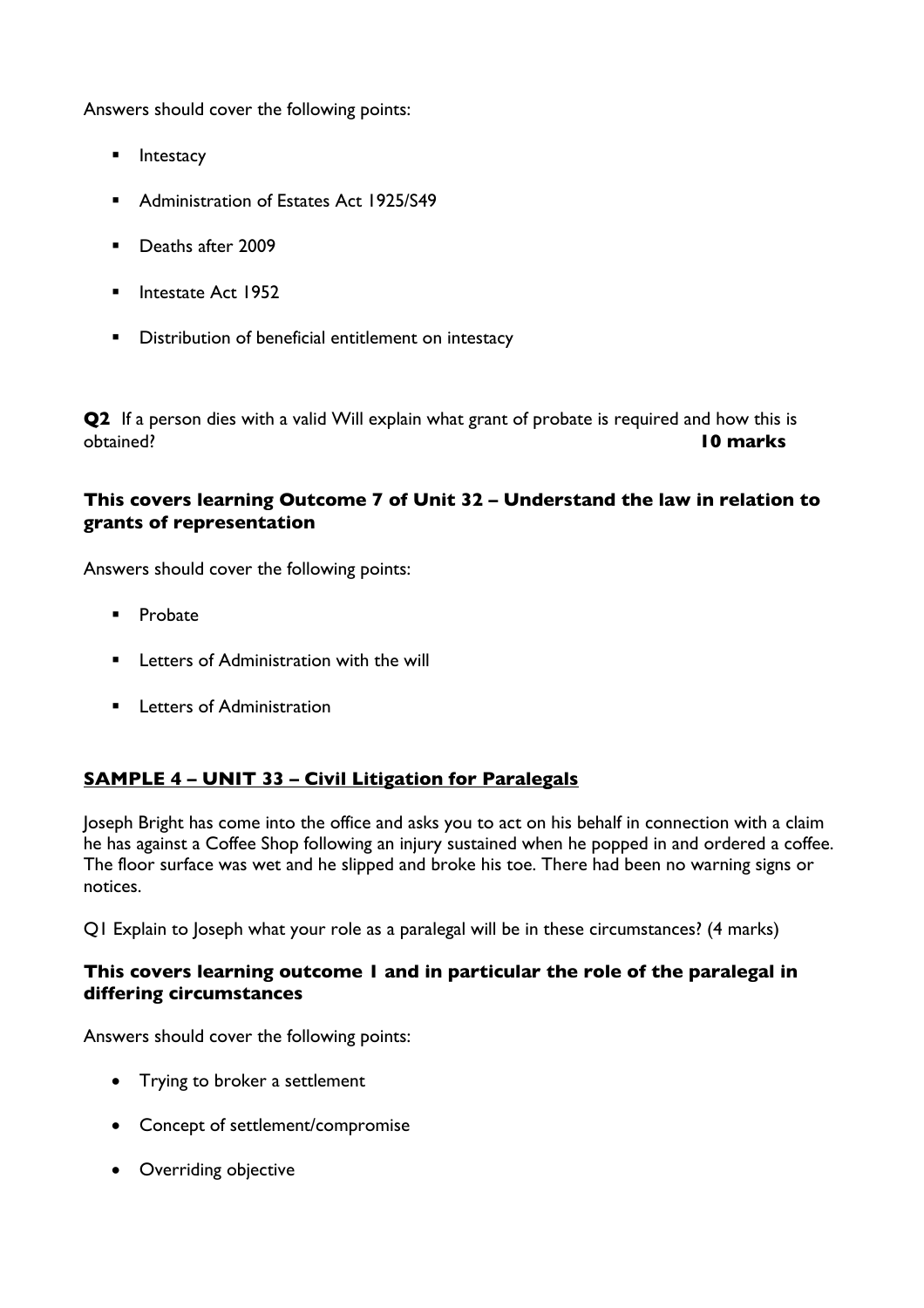Q2 Joseph has been informed that legal fees can amount to a lot of money and is concerned that he will be landed with a hefty bill whether he wins or loses. Discuss the options available to him (10 marks)

## **This covers learning outcome 2 - relating to how civil actions can be funded**

Answers need to cover the following points:

- The various methods of funding
- The most likely method for Joseph's case
- Any relevant other points

Q3 Explain the concept of disclosure and when this takes place (5 marks)

#### **This covers learning outcome 4 - relating to understanding how to prepare for trial**

Answers need to cover the following points:

- Evidence needs to be declared
- Can be no surprises
- Privileged documents

# **SAMPLE 5 – UNIT 34 - Criminal Litigation for Paralegals**

Helen White comes into the office and tells you that she has been accused of shop lifting from Freezeland. She is alleged to have stolen are two frozen packs of chicken wings and a bottle of water. She tells you that she has no recollection of taking any of the items concerned. She explains that she was apprehended in the store and the police were called. When the police arrived her bag was searched after which she was arrested and taken to the local police station. She requested a solicitor but was told that would not be necessary as it was an open and shut case and if she pleaded guilty it would go better for her. She remembers being told to sign something but isn't sure what this was. At this point she was released on bail and is due to appear at the magistrates court in three days time. This is her first alleged offence

**Q1** Were the police entitled to search her before she was arrested (5 marks)

#### **This covers Learning Criteria 1 of Unit 34 – understand police powers in the investigation and detection of a crime**

Areas covered should include the following:

- The power of stop and search
- Search before and after arrest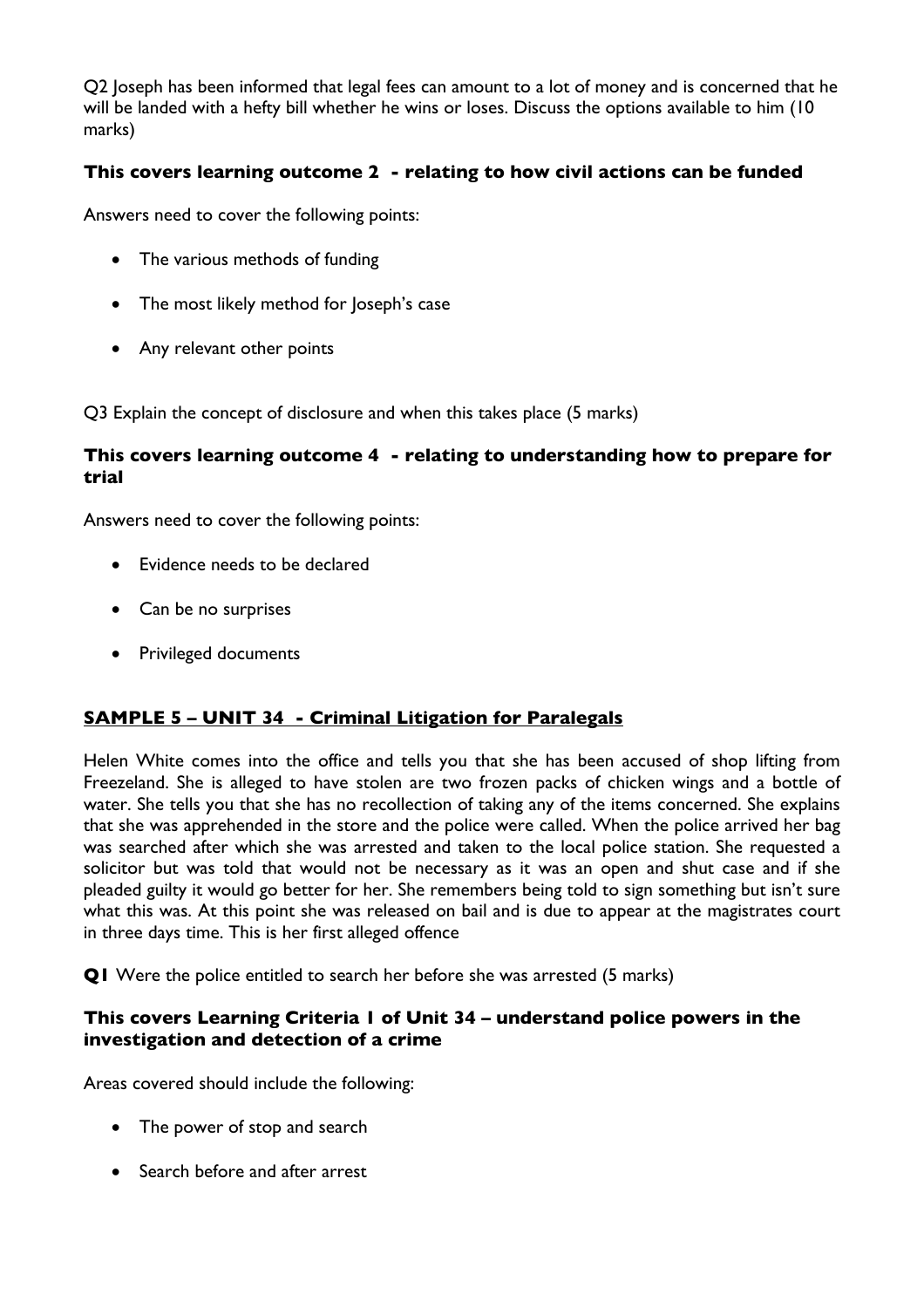- Search of a person or vehicle
- Intimate search
- Search of premises

**Q2** Describe the mode of trial procedure and explain what factors a magistrate will take into account when deciding on the mode of trial and the most likely choice they would make here. (10 marks)

#### **This covers Learning Outcome 3 of Unit 34 - Know in detail the classification of criminal offences and the criminal procedure that flows from each**

Areas covered should include the following:

- Investigation
- Charge/summons
- Initial appearance at Magistrates Court
- Mode of trial enquiry
- Summary trial or committal hearing
- Please and case management hearing
- Disclosure
- Trial on indictment

# **SAMPLE 6 – UNIT 35 – Commercial law for Paralegals**

You work for the corporate department of a law firm. You have been asked to advise John Jones and Chris Carter who tell you that they have opened a cheese factory and have been producing a range of cream cheeses and hard cheeses that have proved so popular that the business has expanded enormously and they now have to consider the best format for the business in the future.

**Q1** Explain the various business entities and the differences, advantages, and disadvantages between a partnership, limited liability partnership and private limited company (13 marks)

## **This covers Learning outcomes 1 and 2 of Unit 35 - understanding the formation and principles of a company and a partnership**

Areas covered should include:

- Advantages/disadvantages of forming a company
- Formalities
- Tax implications
- Liability
- Definition of partnership
- Partnership agreement
- Formation of partnership and LLP
- Members and designated members property
- Fiduciary duty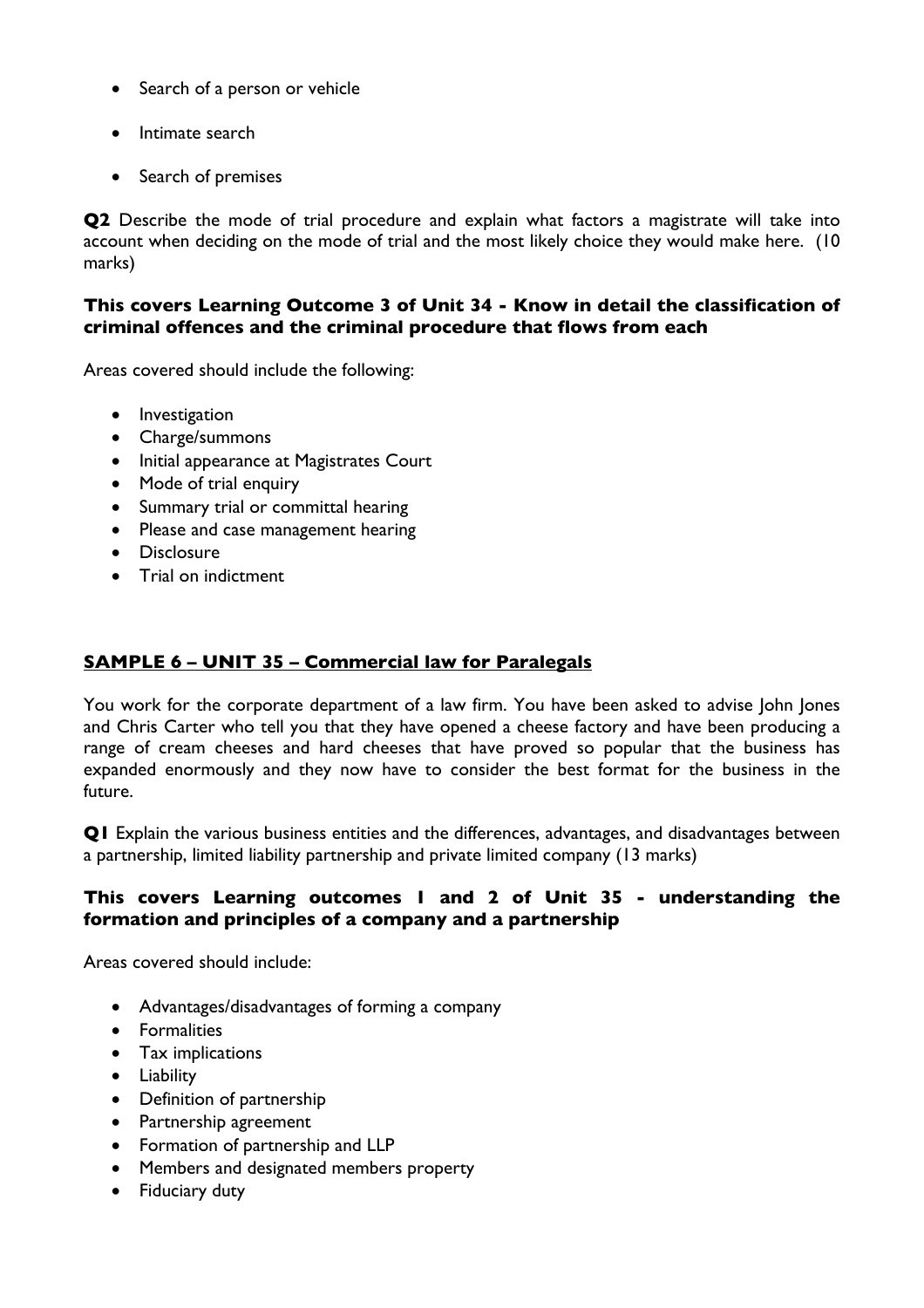• Winding up

Your clients tell you that they have developed a recipe for the most incredible tasting cheese! it is called the 'tricolour' and is three flavours of cheese in one. The technique used for achieving this is highly confidential and only John and Chris have the secret. They have also developed a stunning design for the covers of the cheese wrappers which again they would like to protect. There is however something that concerns you and that they tell you their claim to the unique technique is a recreation of an old idea and as such the idea may not be truly unique. This is worrying, because there is an ongoing negotiation with a distributer and wholesaler and fundamental to them entering into a three year contract is the purported exclusivity of the ability of the clients to produce the three flavoured cheese.

**Q2** Explain what is meant by misrepresentation and what could happen to any contractual relationship formed if your clients were shown to have been deceitful concerning the exclusivity of the three flavoured cheese recipe (6 marks)

#### **This covers Learning Outcome 4 of Unit 35 - understanding vitiating factors that affect a contract**

#### **Areas covered should include:**

- Definition of misrepresentation
- Terms and representations
- Burden of proof
- Remedies

# **SAMPLE 7 – UNIT 36 – Conveyancing for Paralegals**

You are instructed by Sarah Boodle who is buying a house 52 Hook Road, Little Hampton. She tells you that the house was last sold in 1956. Just before she died the previous owner took out a small mortgage on the property. Sarah informs you that she will be buying this property with her partner. She also tells you that the house was built in the nineteenth century near some coalmines. The area is now a beauty spot with no sign of the original mines. The cost of this house is £335,000, which Sarah says that she and her partner can just about afford.

**Q1**. Explain the essential matters that the buyers would expect to find in a contract of sale. Further, what matter would you expect to find included in a pre-contract check list (15 marks)

## **This covers Learning Outcomes 3 & 4 of Unit 36: know the steps of the conveyancing pre-contract process and know the procedure for exchange of contracts**

#### **Areas covered should include:**

- Formalities of a valid contract
- When contracts can be exchanged
- Effect of a binding contract
- Methods of exchange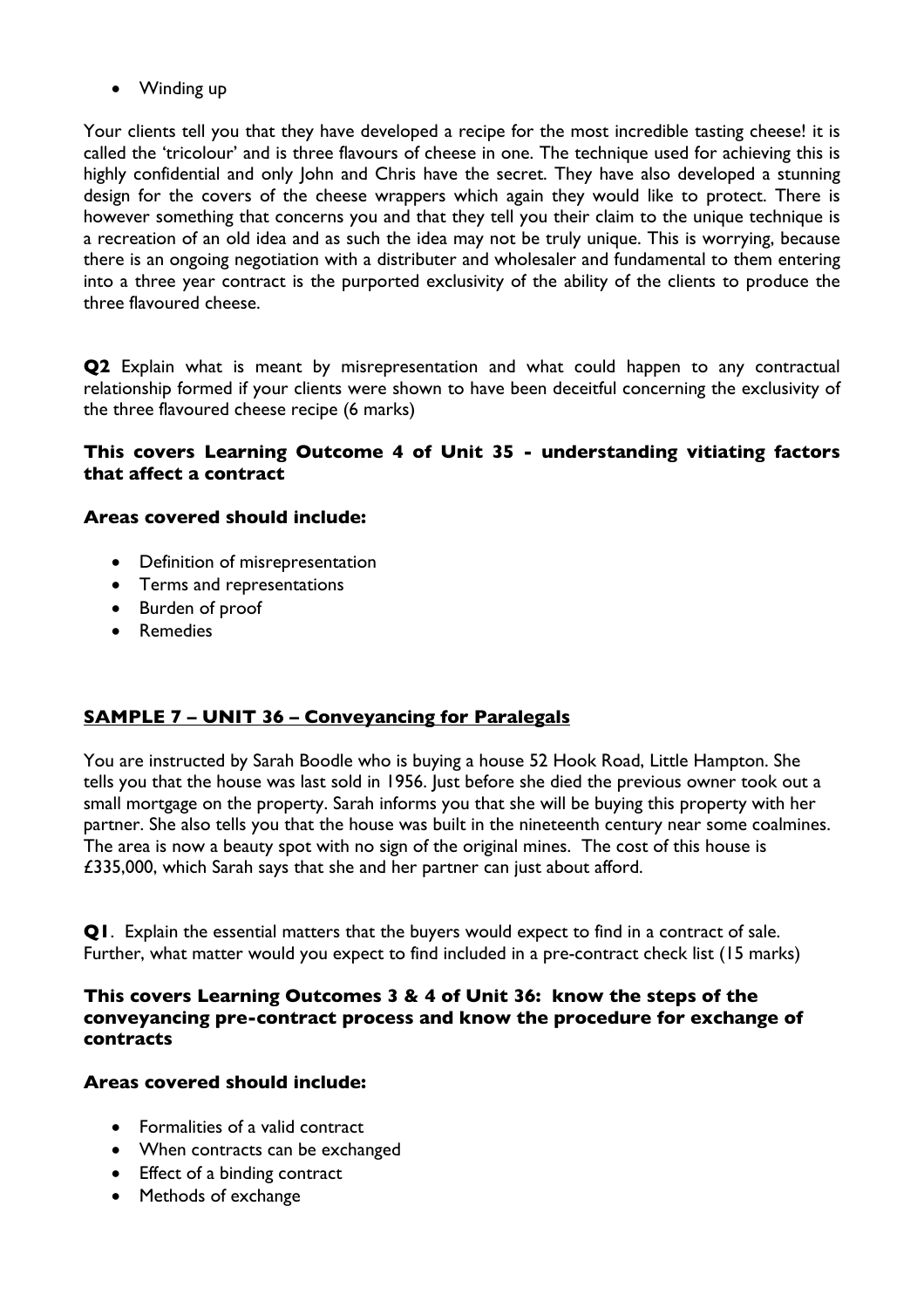**Q2.** Given that the property was purchased in 1956 and is unregistered, explain the difference between registered and unregistered land and how do the Seller's legal representatives deduce title to the buyer's solicitors? How does this differ from registered land? (15 marks)

### **This covers Learning Outcome 1 of Unit 36: Understand the difference between registered and unregistered land**

#### **Areas covered should include:**

- The differences between registered and unregistered land
- The differences between registered and unregistered conveyancing

**Q3.** What will be the percentage on stamp duty that will be payable on the purchase and when will this be payable? (3 marks)

## **This covers Learning Outcome 6 of Unit 36: Understand post-completion matters**

#### **Areas covered should include:**

- Thresholds of SDLT
- The procedure for discharging SDLT

# **SAMPLE 8 – UNIT 37 – Employment Law for Paralegals**

Deena Thompson was placed with a solicitors firm Stone & Gambit, by an agency she was registered with called Sour Temps. You agree that after hearing the facts surrounding her period of employment there that she was treated badly.

**Q1.** Explain why she would not be classed as an employee of Stone & Gambit and the various tests that would be applied to establish this. (10 marks)

#### **This covers Learning Outcome 1 of Unit 37: Know and evaluate the difference between employees and other types of workers**

#### **Areas covered should include:**

- Definition of an employee
- Full-time worker
- Part-time worker
- Independent contractor
- Agency worker
- Mutuality of obligations test
- Integration test
- Economic reality test
- Multiple test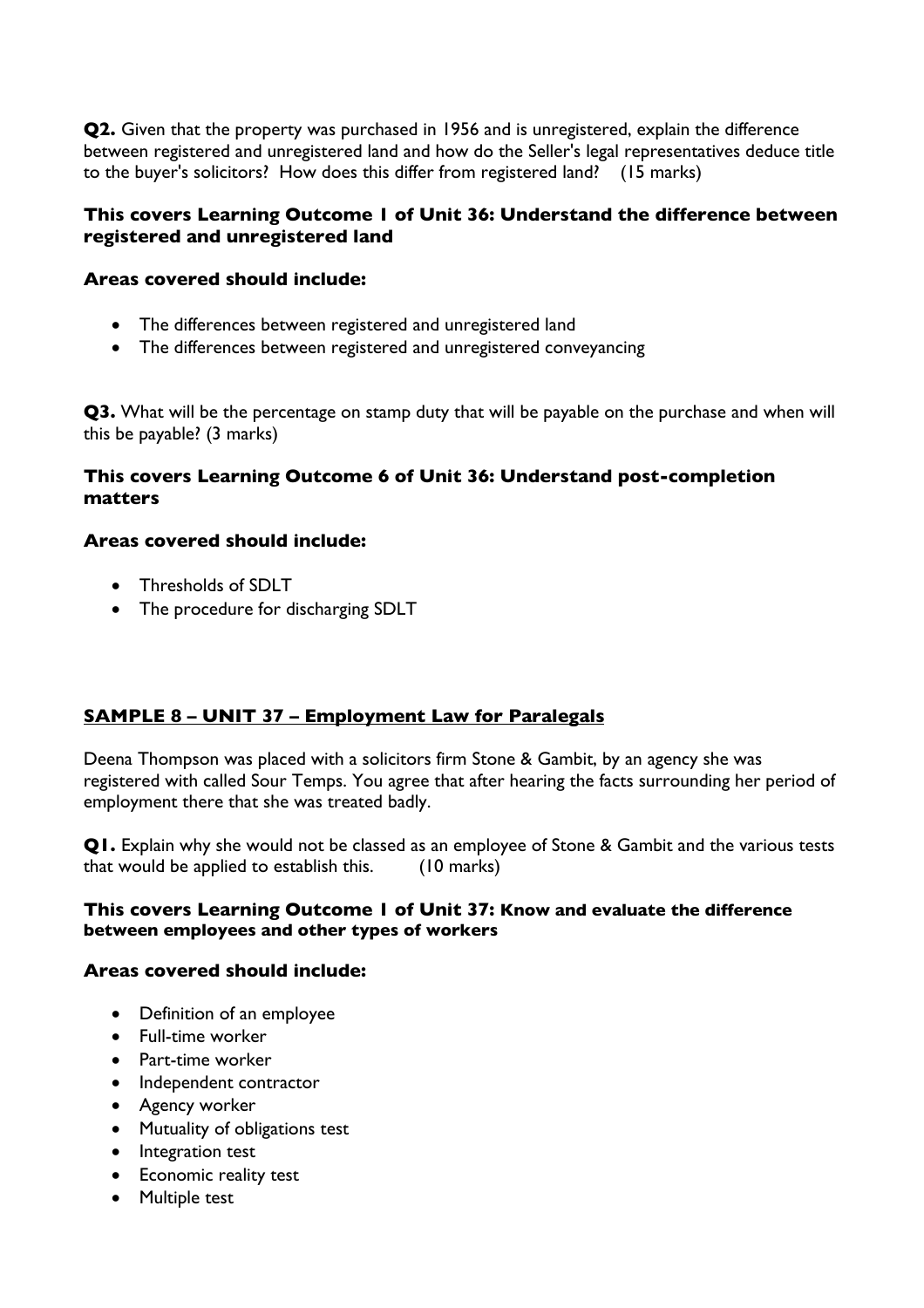Amy Brown was employed by Green & Co and had been there since 2008 with an unblemished employment record. Three months ago a new manager started who took an instant dislike to her. One day without warning Amy was called into the managers office and was told that she was being made redundant that day. She was also told she was incompetent. Two days later she went in to collect some personal items and saw that her job had been taken over by one of the managers friends

**Q2.** Describe how an action to an employment tribunal would be commenced and provide a brief summary of the contents of an ET1. If Amy was successful explain the three remedies that a tribunal can award. (6 marks)

## **This covers Learning Outcome 4 of Unit 37: Demonstrate a detailed knowledge of the principles and practice of unfair dismissal, constructive dismissal, wrongful dismissal and redundancy**

#### **Areas covered should include:**

How to commence a claim Content of an FT1 form Remedies available

# **SAMPLE 9 – UNIT 38 – Consumer Rights and Remedies for Paralegals**

Harry Jones lives at 47 High Street, Bonnet on Sea, BS2 3LP. He seeks advice on the following: He recently engaged the services of Jane Gray, an electrician, to do some work on the wiring in his front room. She fitted new wiring, tested it and it appeared to work, so she left an invoice and went. Eight hours later, a short circuit occurred on the wiring she had fitted and subsequently caused damage in his front room. He has since contacted Jane who denies any liability and has demanded that her bill be paid. This is all of the information that you have on this matter prior to the interview.

**Q1** Identify the relevant terms under the Consumer Rights Act 2015 that would be relevant to the problem that Harry Jones has. (13 Marks)

## **This covers Learning Outcome 2 of Unit 38: A thorough understanding of the nature of consumer law and practice in England and Wales**

#### **Areas covered should include:**

Service rendered with reasonable care and skill Service must be described Satisfactory quality Fit for purpose Key principles protecting consumers of supply of goods and services Statutory Rights available to consumers

Harry decides that he will try and repair the wiring himself. He goes on line and orders replacement wiring. Three days later he goes past 'Phillip's Hardware' an electrical supply shop. In